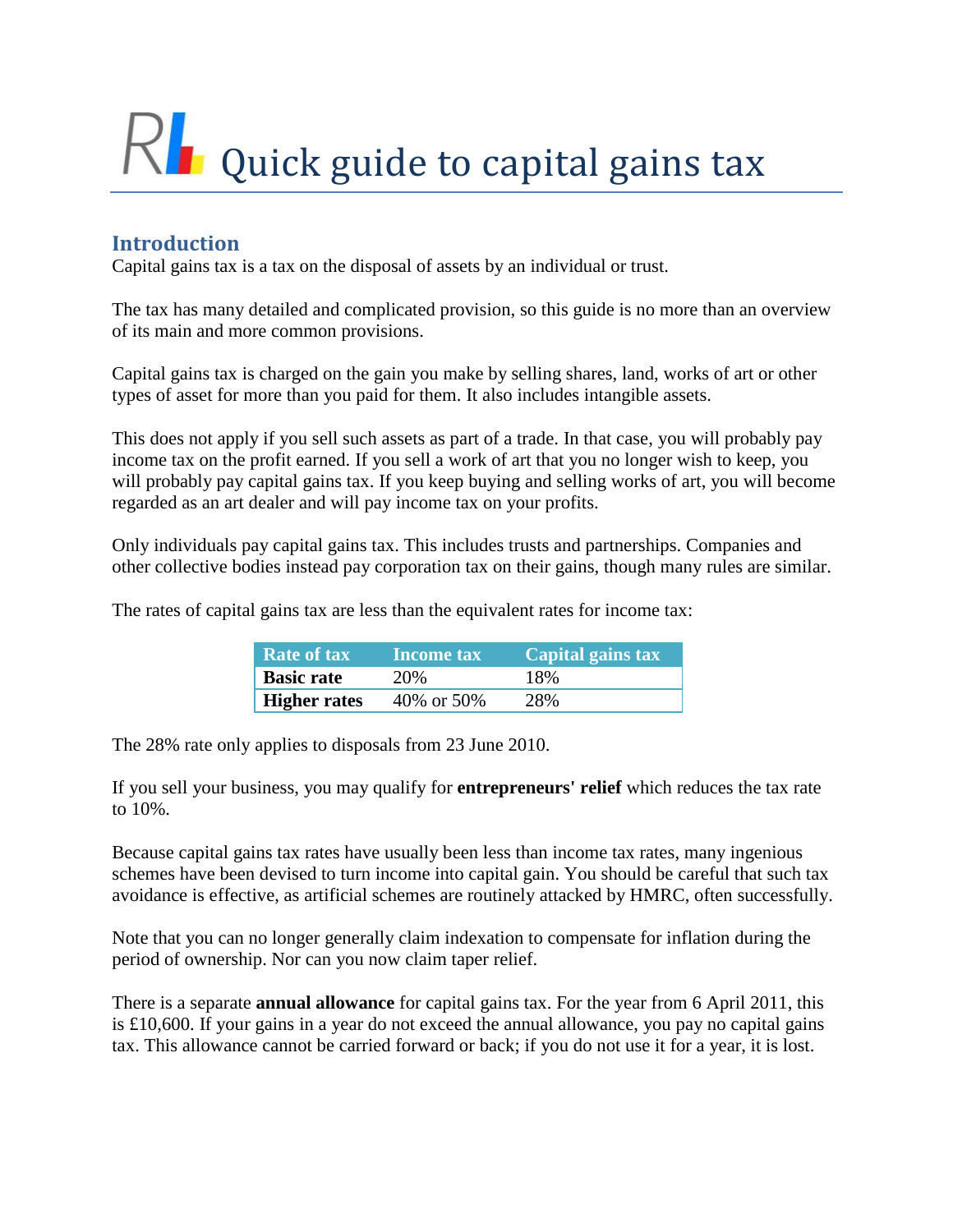A **trust** is entitled to an annual allowance of half the figure (ie £5,300) except that certain trusts for the disabled qualify for the full £10,600.

Each person in a **marriage** or civil partnership is entitled to the full annual allowance.

There are also many types of asset whose gains are **not taxed** however much they are. These include:

- your main residence (see below),
- shares held in an ISA (individual savings account),
- many types of government security,
- wasting assets, such as animals, machines and vehicles,
- leases of up to 50 years,
- insurance policies,
- winnings from gambling,
- foreign currency acquired for private use, and
- awards given to you for valour.

For **chattels** (personal moveable property), there is a separate allowance of £6,000 a year.

Capital gains tax is not charged on any gain that arose before 1 April 1982.

Some people are **exempt** from capital gains tax completely. These are:

- charities.
- pension funds,
- diplomats and visiting forces,
- local authorities and some other public bodies.

Disposals are exempt from capital gains tax if made to:

- a charity,
- a housing association,
- a museum, gallery, heritage body or similar organisation on a list,
- a trust for the benefit of employees.

There is also no capital gains tax on the disposal of a gift agreed as part of an inheritance tax settlement.

# **Disposal**

Liability for capital gains tax only arises when there is a disposal of an asset. This includes a part-disposal.

If you own shares, land and works of art, these may increase in value each year, but you pay no tax on that increase in wealth. The gain is only crystallised when you make a disposal.

A disposal can be:

- the sale of the asset,
- giving away the asset,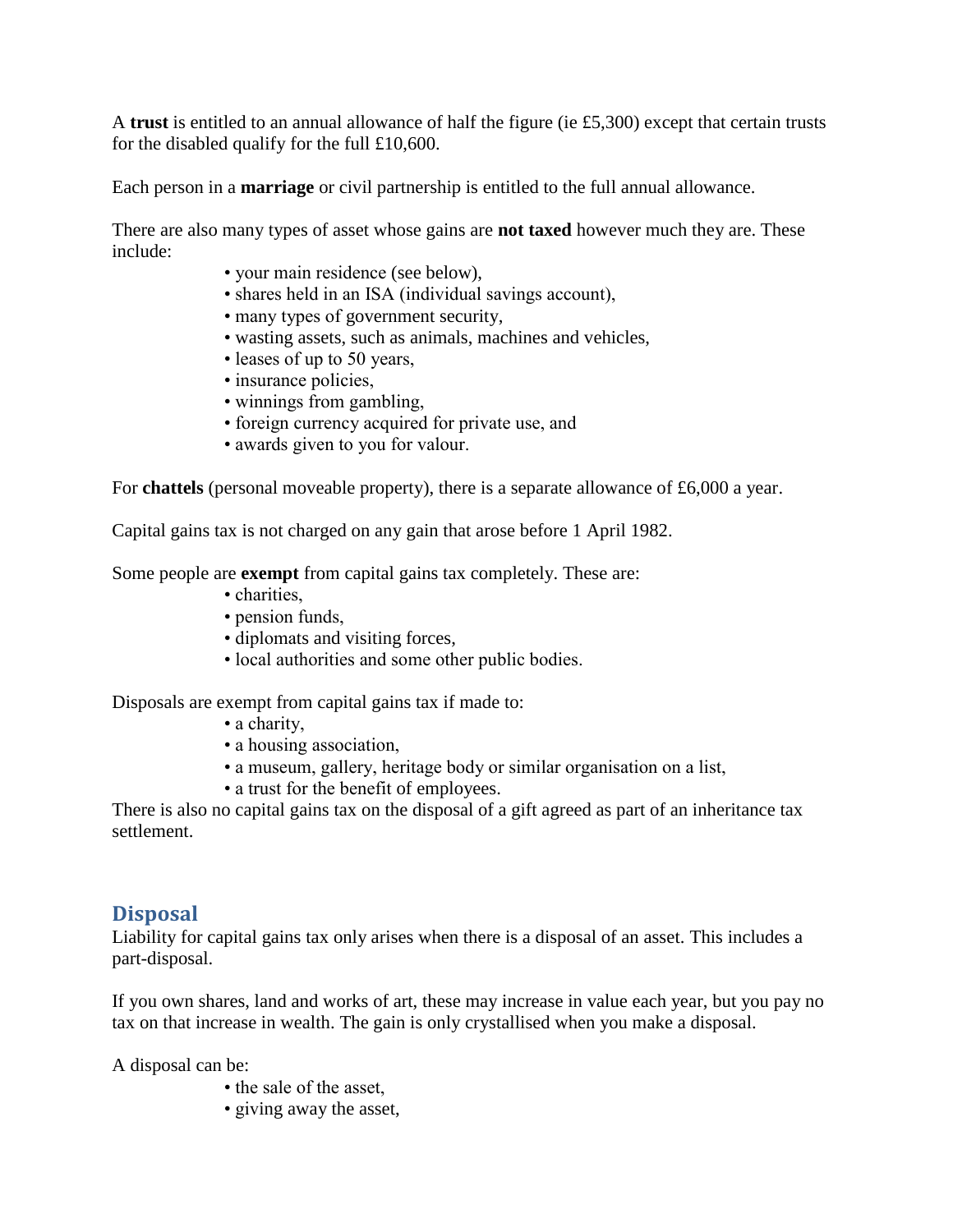• the destruction of the asset.

A disposal does not include:

- the increase in value on an asset which you keep,
- a transfer of an asset arising from the owner's death,
- a transfer of an asset between husband and wife, or between civil partners.

If an asset is disposed of and the proceeds are used to buy another asset, you may be able to claim **rollover relief.** So if you buy a building for £300,000, two years later sell it for £400,000 and use this money to buy another building, and three years later sell that for £500,000. The two buildings are treated as if they were one asset. You will pay capital gains tax on the gain of £200,000 over the five-year period.

If you give away an asset, such as to your son or daughter, you and they may be able to claim **holdover relief.** This means that both periods of ownership are treated as one. So no capital gains tax is paid when you give away the asset; it is paid when the person you gave it to disposes of the asset. They pay capital gains tax on the gain for both periods of ownership.

#### **Calculation**

Capital gains tax is charged on the gain. This is calculated as:

 $disposal proceeds - acquisition cost = capital gain.$ 

**Disposal proceeds** is usually how much you sold the asset for. If the asset was destroyed, this figure will be zero, except to the extent that you were compensated. This will often mean that the capital gain is actually a capital loss.

Disposal proceeds is reduced by costs of disposal, such as legal fees, advertising, transport costs and similar.

If a disposal is a sale not at arm's length, such as letting your daughter buy your second home for a reduced price, the market value is substituted for disposal proceeds.

**Acquisition cost** is usually how much you paid for the asset. This includes related charged, such as the cost of delivery, site preparation, installation, stamp duty, related legal fees and similar. If you created the asset, the acquisition cost is your costs of creation. If you spent money enhancing an asset after acquiring it, those enhancement costs are added.

Note that expenses that relate to disposals and acquisitions are not deductible for income tax.

Where you have owned an asset from before 1 April 1982, you substitute the asset's value on that date for the acquisition cost. (For disposals before 6 April 2008, you could use the original acquisition cost if that was lower. That option has now been removed.)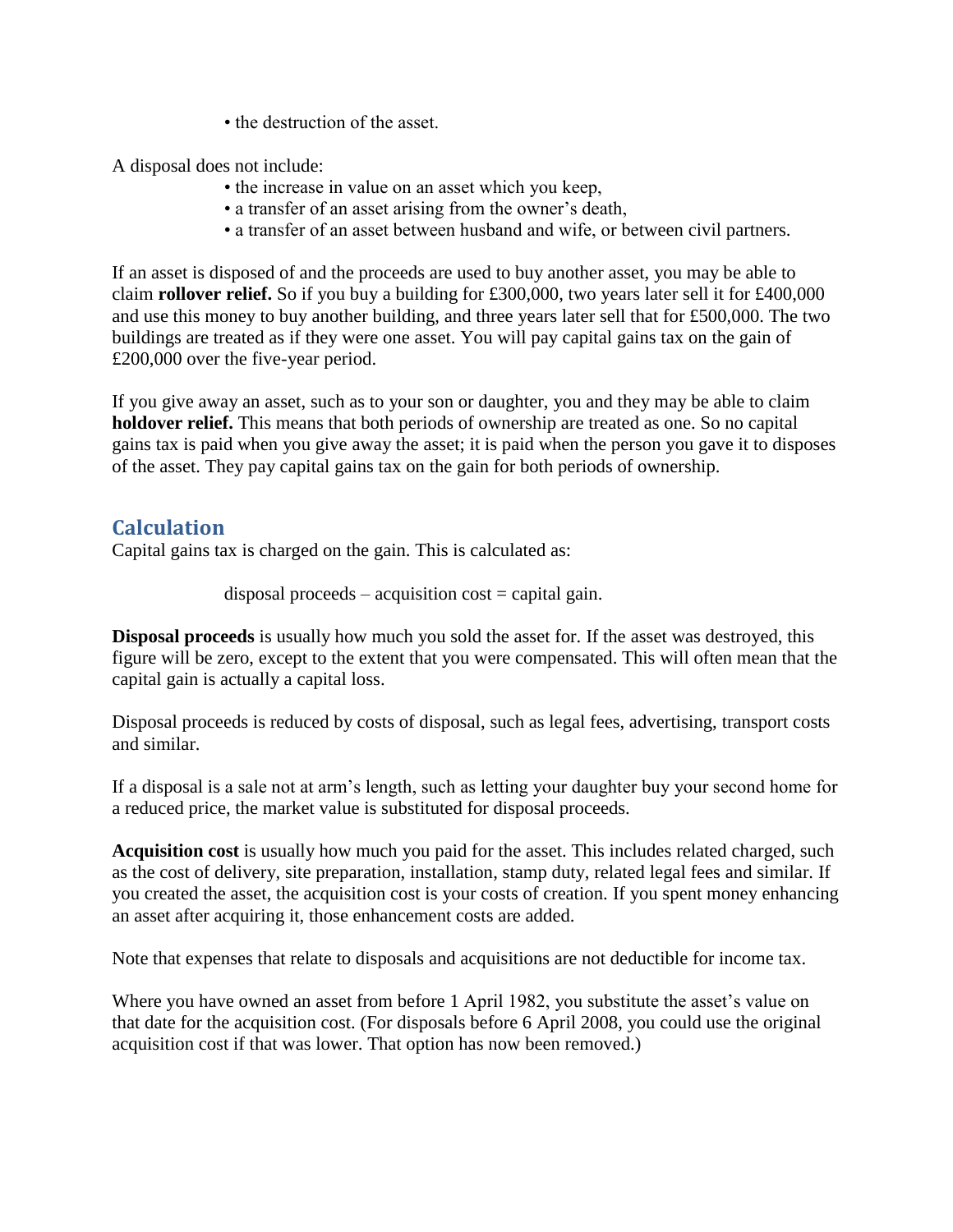# **Entrepreneurs' relief**

This relief is available for disposals of a business or business assets from 6 April 2008.

The relief has the effect of reducing the rate of capital gains tax to 10%, instead of the 18% or 28% that would otherwise be payable.

It is a cumulative limit that applies for the lifetime of the taxpayer. The limits are:

| <b>From</b>         | <b>Amount</b> |
|---------------------|---------------|
| <b>6 April 2008</b> | $£1$ million  |
| <b>6 April 2010</b> | $£2$ million  |
| 23 June 2010        | $£5$ million  |
| <b>6 April 2011</b> | £10 million   |

Suppose a taxpayer has two businesses. He sells:

- the first for a gain of £3 million on 1 March 2009,
- the second for a gain of £6 million on 1 March 2011.

For the first gain of  $\pounds 3$  million, the limit was  $\pounds 1$  million. So he pays tax at:

- 10% on £1 million, and
- 18% on the other £2 million. (There was no 28% rate then.)

For the second gain of £6 million, the limit was £5 million. He has used £1 million on the first sale, and so has £4 million left. The result is that he pays tax at:

- 10% on £4 million, and
- 28% on the other £2 million.

#### **Private residence**

Your main private residence is exempt from capital gains tax. So you pay no tax if you sell your home for a profit.

This only applies to one property per person or per couple. So if you own two or more properties, you must decide which one qualifies. Although you do have some choice, it must be a property that you lived in. There have been several cases where this relief was refused because the evidence suggested that the taxpayer had not lived there.

The private residence includes gardens and grounds of up to half a hectare (about 1.2 acres). A larger area may qualify if it is in keeping with the size of the property.

Private residence includes outbuildings within the curtilage of the property. It also includes land that relates to the property even if it does not adjoin the property, such as a garden across a road.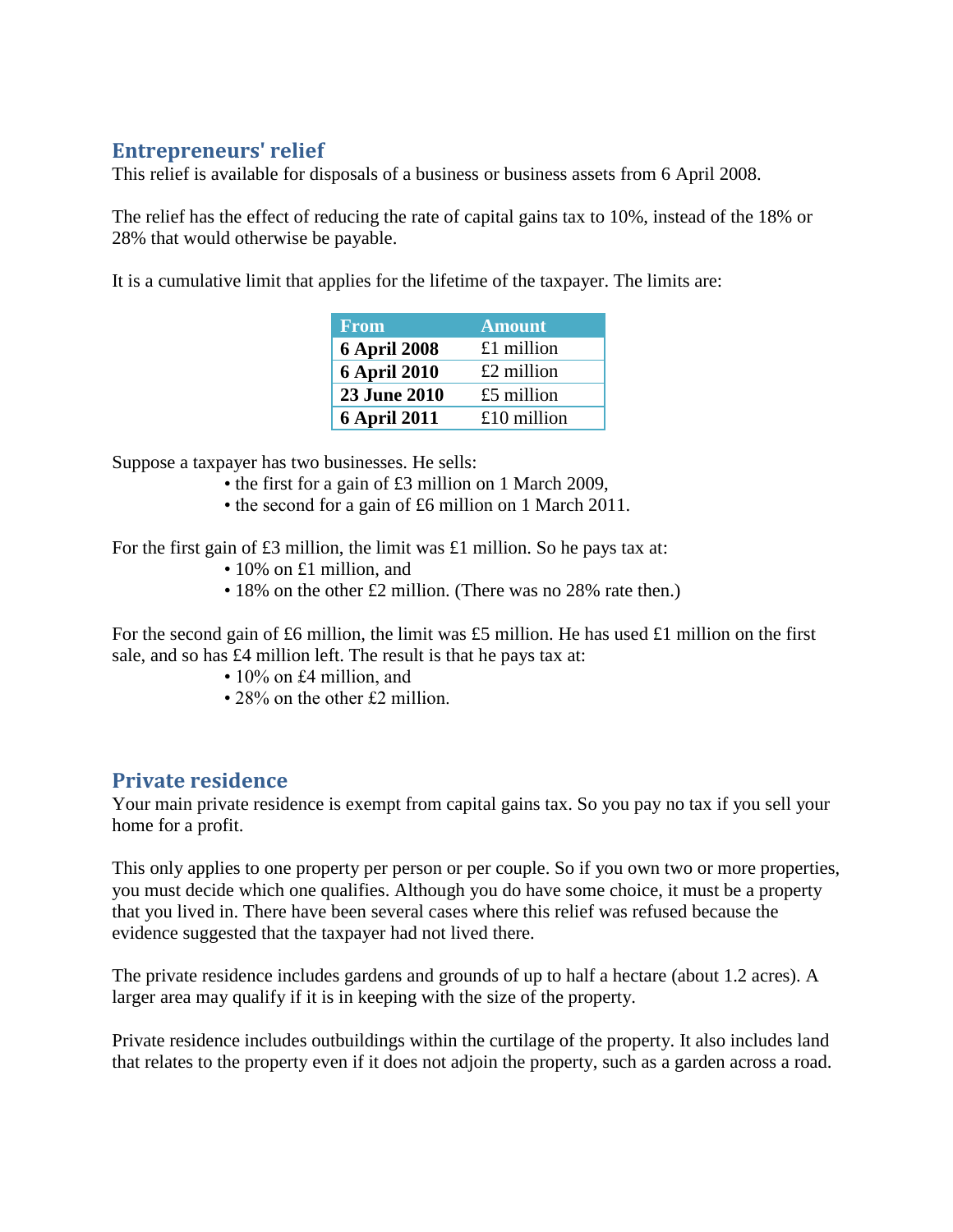#### **Shares**

Shares and most other forms of security are subject to capital gains tax. However their nature means that they have some special provisions.

Someone may at different times buy 100 shares, 200 shares and 300 shares in the same company but at different prices. He then sells 250 shares, but which ones are they and at what acquisition cost? The answer is determined by rules that identify what shares relate to a disposal.

The **identification rules** broadly are now that:

- you first take any shares bought on the same day,
- next you include any shares bought in the last 30 days,
- then you take other shares in a pool at an average cost.

These provisions apply from 6 April 2008. Different rules apply for earlier disposals.

The 30-day rule above was introduced to prevent **bed and breakfast** transactions were shares were sold and then promptly bought again to crytallise a capital gain to offset against an otherwise unused allowance.

A similar result can still be achieved by means as simple as your spouse buying shares instead of you. Alternatively, the finance industry has devised many alternative products, such as contracts for difference and derivatives. These can allow an investor to participate in a company's fortunes without actually owning any shares.

Sometimes shares lose most of their value. For quoted companies, HMRC periodically publishes lists of shares and other securities that are considered to be of **negligible value.** A taxpayer may treat such shares as if they had been disposed of and immediately re-acquired on that date. This allows the loss to be crystallised.

Sometimes, shares may have a low value even though they are not considered to be of negligible value. The value may have fallen to a low figure, perhaps £10 or so. This is not enough to pay the dealing costs of selling them. A neat solution is to give them to **Sharegift,** a charity which does not pay dealing costs. Choosing the date can determine when you trigger a capital loss.

For some **unquoted shares,** the shareholder may claim *income tax* relief instead of treating the loss as a capital loss.

**Bonus issues** are added to the original shares in the pool. Shares acquired in a **rights issue** are regarded as having been acquired at the time the original shares.

Shares in **employee schemes** are subject to special provisions. Some are free of CGT.

A **qualifying corporate bond (QCB)** generally is not subject to capital gains tax. A QCB is a security, other than a share, which meets certain conditions. This includes most forms of loan stock issued from 13 March 1984, provided the bond cannot be converted to ordinary shares. A **debenture** issued after 15 March 1993 is usually a QCB.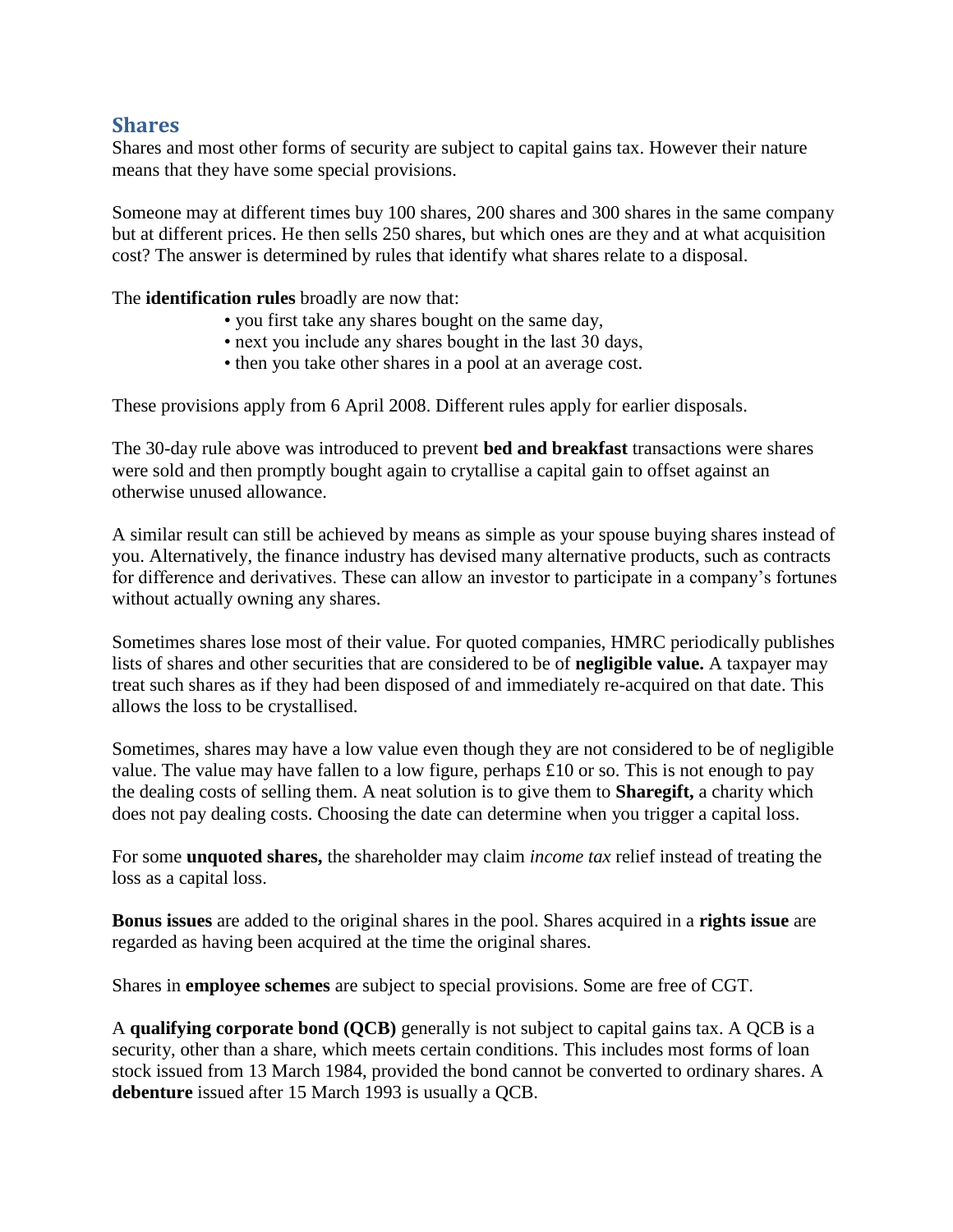#### **Land**

Someone who **trades** in land will pay income tax or corporation tax on profits, and not pay capital gains tax. A single purchase of land for commercial gain can itself create a new trade.

A **part-disposal** of land is subject to capital gains tax on the appropriate portion of the acquisition cost.

There is a special rule that if a part-disposal is both:

- less than one fifth of the land, and
- is sold for no more than £20,000.

In such a case, the disposal is not subject to tax at all. Instead it is treated as a reduction in acquisition cost. This option must be specifically claimed by 31 January following the end of the tax year of the part-disposal.

The **grant of a new lease** is treated as a part disposal of land. This is calculated by the reduction in value of the land to the land-owner.

An **assignment** of an existing lease is treated as a disposal, not a part-disposal. A **lease** with less than 50 years to run is usually a wasting asset, and not subject to capital gains tax on assignment. If the tenant has the right to extend the lease, the lease term is regarded as to the latest date that the lease could be extended. If a landlord has the right to terminate a lease, the lease term is to the earliest date of termination.

A **lease premium** is generally regarded as a capital payment whereas rent is not. Care may sometimes be needed to distinguish them. A **reverse premium** (where the land-owner pays the tenant) is usually taxed as revenue and not capital.

There are many other provisions relating to land. Professional advice should usually be sought.

# **Capital losses**

If the disposal proceeds are less than the acquisition cost, you have made a capital loss.

Any capital loss made in a tax year may be offset against any capital gains in the same tax year, so that only the net gains are taxable.

If there are insufficient gains, any unrelieved loss may be carried forward indefinitely for offset against future capital gains.

When a taxpayer **dies**, any unrelieved capital losses in the tax year of death may be carried back and offset against capital gains in the three previous tax years. This will often mean that the capital gains tax already paid is refunded to the estate.

A loss sustained on an **earn-out right** may be carried back for offset against gains in the year of the original disposal. Apart from these two exceptions, a capital loss cannot be carried back. Nor may it be offset against profits subject to income tax.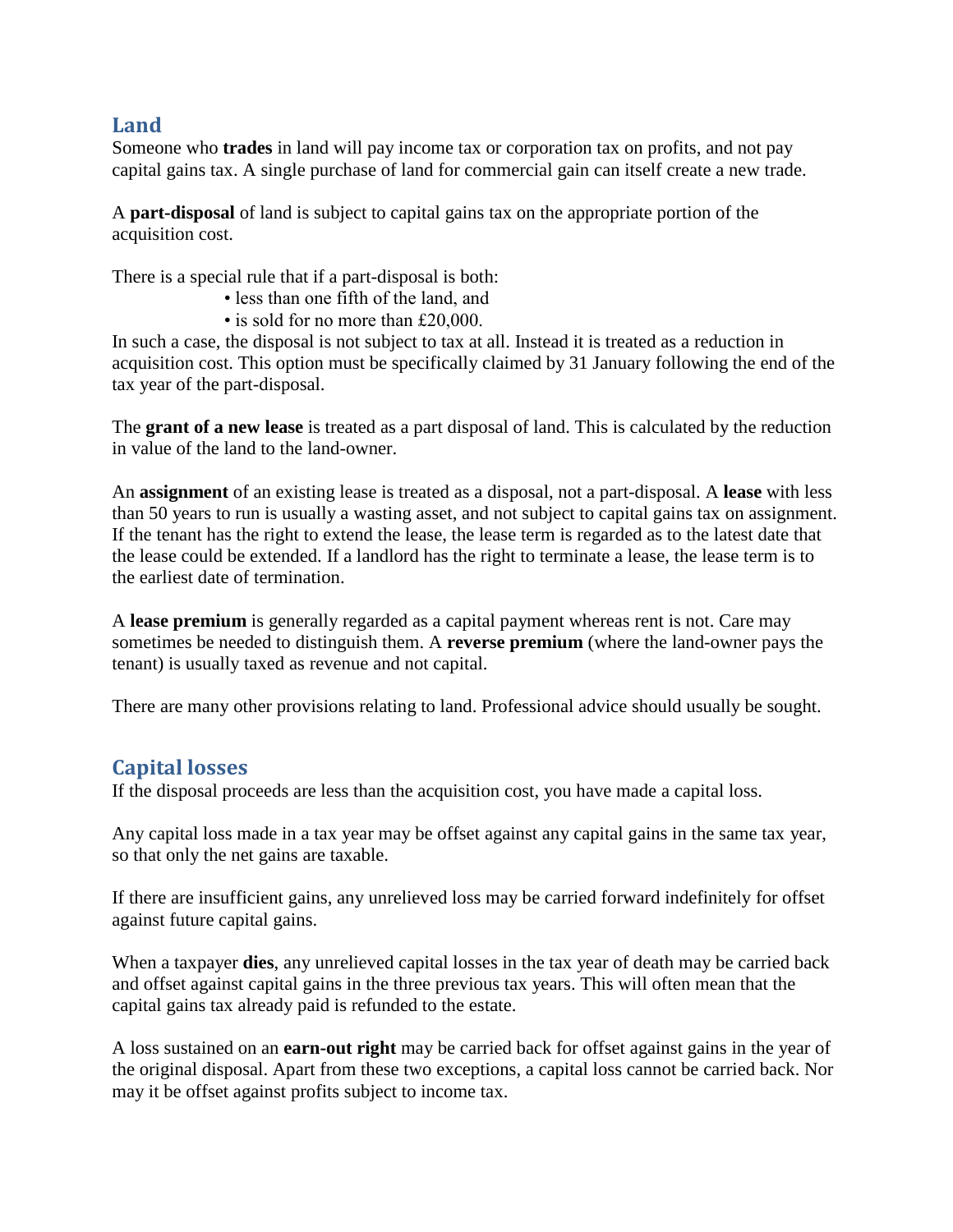From 6 December 2006, there are some anti-avoidance rules to stop individuals getting loss relief from artificial schemes.

#### **Use of allowances**

From 23 June 2010 there are three rates of capital gains tax: 10%, 18% and 28%.

Tax law allows the taxpayer to use the various allowances and reliefs in the most effective way.

For example suppose a taxpayer has £10,000 worth of capital losses for one year. The following year, he makes capital gains of £15,000.

He could carry forward the whole £10,000 loss giving a net capital gain of £5,000 which is covered by the annual exemption. However he would be better advised to carry forward only  $£4,400$  of capital losses. This would reduce his capital gains to £10,600 which is covered by the annual allowance. That leaves £5,600 worth of capital losses to relieve future gains.

Subject to the above exception, a capital loss must be netted off against a capital gain in the first year possible. An unused loss that arose after 5 April 1996 must be relieved before any losses still unrelieved from before then.

If a taxpayer has some gains taxed at 10% and others at 28%, he will obviously use the annual allowance to relieve the gains taxable at 28% first.

For chattels, the separate allowance should be used before the annual allowance.

You may also have scope for deciding when to make a capital gain or loss. If you have used your annual allowance, you may be able to delay making a further capital gain until the next tax year when you have a new allowance.

# **Administration**

Capital gains are disclosed on the same tax return used to declare income tax. There is usually a separate sheet to include details. It should be noted that it is not possible to declare a capital gain on its own; it must always be declared with income.

Capital gains have the same filing date as income tax, generally by 31 January after the end of the tax year (5 April) in which the gain arose.

The tax is subject to the usual rules about due dates, and the inevitable interest and penalties for any non-compliance. Disputes may be taken to the tax tribunal.